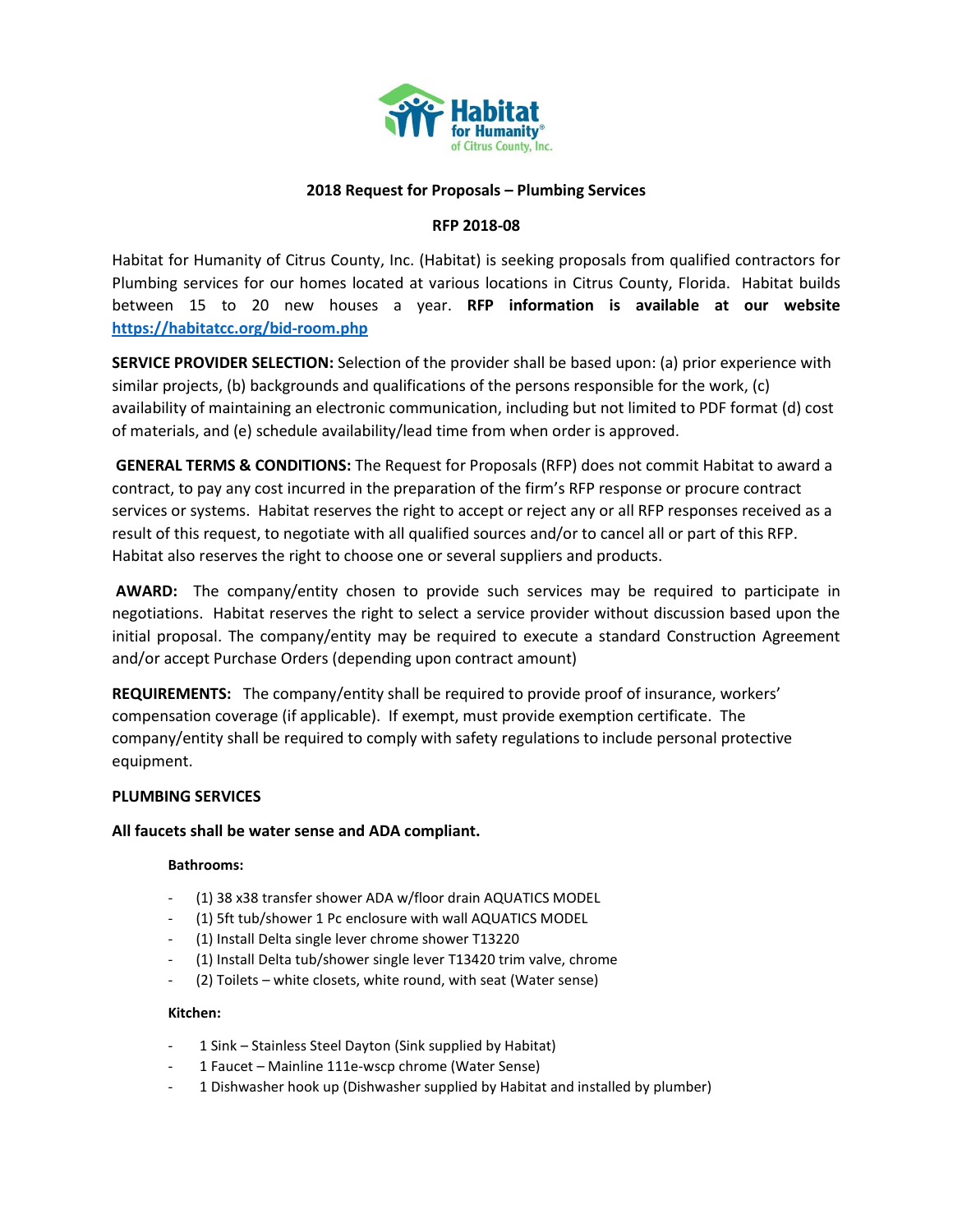

### **Utilities:**

- 1 Washer box
- 2 Hose Bibs with backflow preventers
- 1 40 gallons water heater (Water heater provided by another Vendor)
- 1 A/C chase
- 1 Condensate Drain

Water Service & Sewer Service (pvc) ( P.L. F)

**RESPONSE FORMAT** All applicants should apply the following format for submission of their response to this Request for Proposals.

# 1) **A Cover Letter Including**:

- Company Name
- Address
- Full Contact Information
- A brief description of the company
- Identification of Partner Firms (if applicable)
- License Number
- Signed by an Authorized Representative of the Firm

# 2) **Qualifications**: (*Waived for existing vendors*)

- List and Briefly Describe Similar Projects Completed by Firm
- Provide Pictures of Similar Projects Completed by Firm
- Please Include References with Contact Person and Contact Information

# 3) **Cost and Schedule:**

- Cost of Services by Task
- Schedule Availability and lead time.